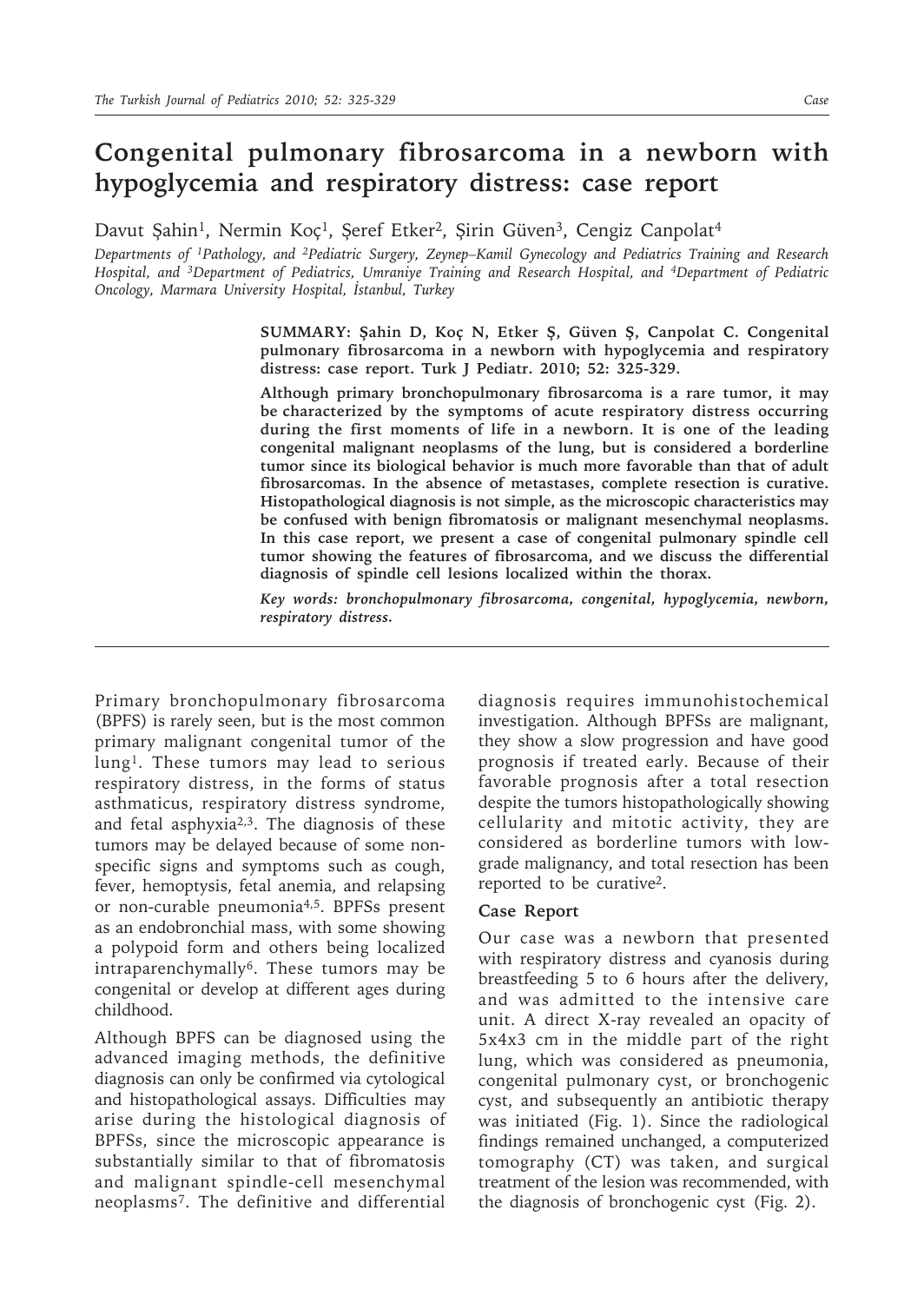



**Fig. 1.** A tumor in the middle part of the right lung on the preoperative direct posteroanterior X-ray.

Laboratory findings were as follows: erythrocyte count 3.23x106/μL (4.7-6.0), hemoglobin 10 g/dl (14-24), white blood cell count 21.3 x103/μL (4.3-10.3), hematocrit 33% (42-52), C-reactive protein (CRP) 11.5 mg/dl (0-5), and blood glucose 21 mg/dl (normal: 40-60).

The exploration revealed a mass measuring 5x4x3 cm, involving the upper lobe of the right lung, having a cystic appearance, and covering a substantial part of the hemithorax. The mass was completely resected. There was no spread to the chest wall or mediastinum. After detecting the hypoplastic and atelectatic ventilation of the middle and lower lobes, the operation was terminated with a closed underwater drainage via the tube thoracostomy. The patient was supported through mechanical ventilation during the post-operative period, and there was no further problem with respiratory distress. During the follow-up, it was observed that the air cyst replacing the resected mass had completely resolved, and a

limited contraction occurred toward that side in the mediastinum. (The patient's treatment was discussed in the Panel of Pediatric Oncology, Medical Faculty of İstanbul University and Medical Faculty of Marmara University, and was considered adequate and sufficient). During the first days of the surgery, the glucose level elevated to 40 mg/dl, and normalized to the physiologic level together with the other parameters on the following days. Macroscopic examination revealed no tumor within the surgical borders of the resected tissue. The cross-section showed a solid tumor tissue of 6x4x3 cm with a regular margin and off-white in color. Microscopic examination revealed a cellular tumor tissue composed of uniform spindle cells, clustered in long and intersecting fascicles (herringbone pattern), and collagen deposits in the extracellular areas (Fig. 3). The spindle cells had an elongated or oval nucleus, and marked cytoplasm, and showed 20 mitoses at the 10 high-power fields (Fig. 4). There was no pleomorphism, nuclear hyperchromatism, atypia or necrosis. Based on these morphological findings, the tumor was diagnosed as fibrosarcoma, and an immunohistochemical examination was performed to verify the diagnosis. A strong diffuse cytoplasmic staining was observed with vimentin (Fig. 5). There was no staining with cytokeratin, myoglobin, S-100, smooth muscle actin, or desmin. Therefore, the diagnosis of BPFS was definitive. The patient remains in complete remission 16 months after the surgical procedure.

## **Discussion**

When pulmonary lesions are observed radiologically in newborns and children, some



**Fig. 2.** Computerized tomography scan of the mass in the right lung.



**Fig. 3.** Intersecting fascicles of spindle-shaped tumor cells (hematoxylin & eosin x 200).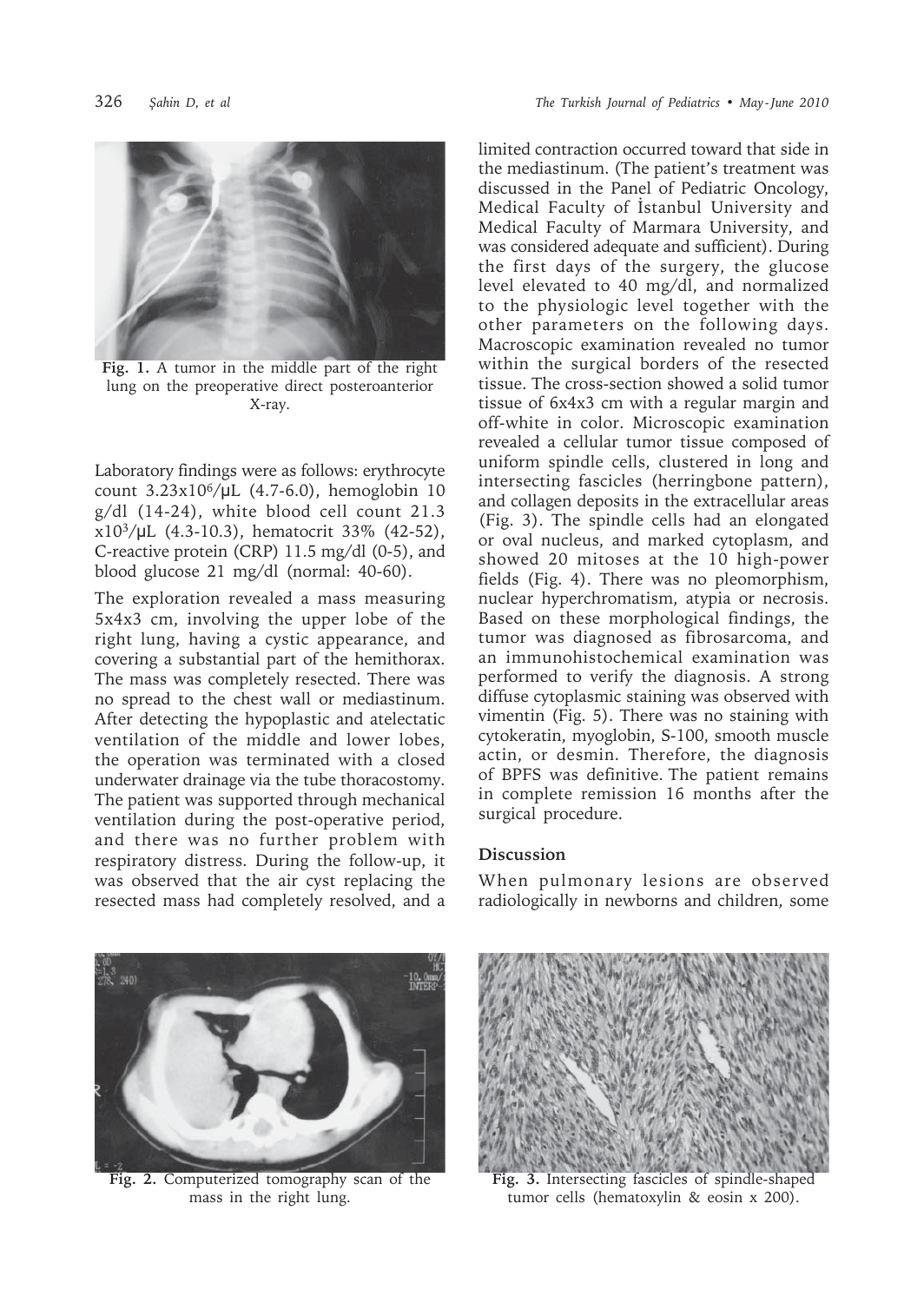

**Fig. 4.** Pulmonary alveoli in the left lower side, and a tumor cell showing a mitotic division next to the alveoli (hematoxylin & eosin x400).

age-specific congenital abnormalities, such as adenomatoid malformations and bronchogenic cysts as well as pneumonia, should be considered. Thus, in our case, the opacity in the upper and middle lobes of the right lung observed on the direct X-rays were diagnosed as pneumonia, and an antibiotic treatment was initiated. A subsequent CT scan verified the diagnosis of bronchogenic cyst, and led to the surgical treatment. During the childhood period, preoperative diagnosis of pulmonary masses is essential for scheduling a surgical treatment, as in adults. In the suspicious cases, an intraoperative pathological examination to determine whether the lesion is mesenchymalderived is helpful in deciding whether or not to perform a lymph node dissection. In our case, the respective surgeon performed a radical surgical treatment considering the localization and structure of the mass. If the mass had been diagnosed histopathologically as pulmonary carcinoma (rarely seen in children), then an additional magnetic resonance (MR) imaging and another surgical procedure would have been required for the lymph node dissection. This case demonstrated that a preoperative pathological examination and perioperative frozen-section investigation are required in order to choose the accurate and proper surgical method.

A preoperative cytological and perioperative frozen-section-based diagnosis may not be easy in BPFSs. During the frozensection investigation, the pathologist may experience difficulty in differentiating such lesions from mesenchymal proliferations and fusiform-cell sarcomas. A pathologist should primarily keep in mind the possibility of

fibrosarcoma in newborns and infants. The microscopic appearance may substantially mimic fibromatosis and spindle cell malignant mesenchymal tumors7. In such cases, it would be sufficient to inform the surgeon that the tumor was mesenchymal-derived, and that a benign-malignant differentiation could not be made. The histopathologic differential diagnosis of fibrosarcomas should include plasma-cell granuloma, fibromatosis, leiomyosarcoma, malignant fibrous histiocytoma, malignant melanoma, Schwannoma, and spindle-cell carcinomas2,8. An immunohistochemical examination in addition to the morphological findings may be helpful for the differentiation from other sarcomas. Infantile fibromatosis, particularly its cellular variant (aggressive fibromatosis) is one of the most difficult lesions to diagnose. The signs of fibrosarcomas include hypercellularity, whether hypocellular collagenous structures are minimal or absent, contact between the nuclei of tumor cells, overlapping nuclei, hyperchromasia, marked nucleoli, frequent mitosis, necrosis, and infiltration into the vessel walls<sup>8</sup>. In order to differentiate from the other spindle-cell malignant tumors, the definitive diagnosis may require immunohistochemical, histochemical and ultrastructural investigations or molecular biological diagnostic methods in addition to the conventional histopathological findings. Demonstrating the silver-binding nucleolar organizing region (AgNOR) distribution has been shown to be useful to differentiate the low-grade fibrosarcomas from the benign fibrous proliferations9. The molecular analysis showing the ETV6-NTRK3 gene fusion has been reported to be the most useful method



**Fig. 5.** Diffuse cytoplasmic staining of the tumor cells with vimentin (hematoxylin & eosin x 200).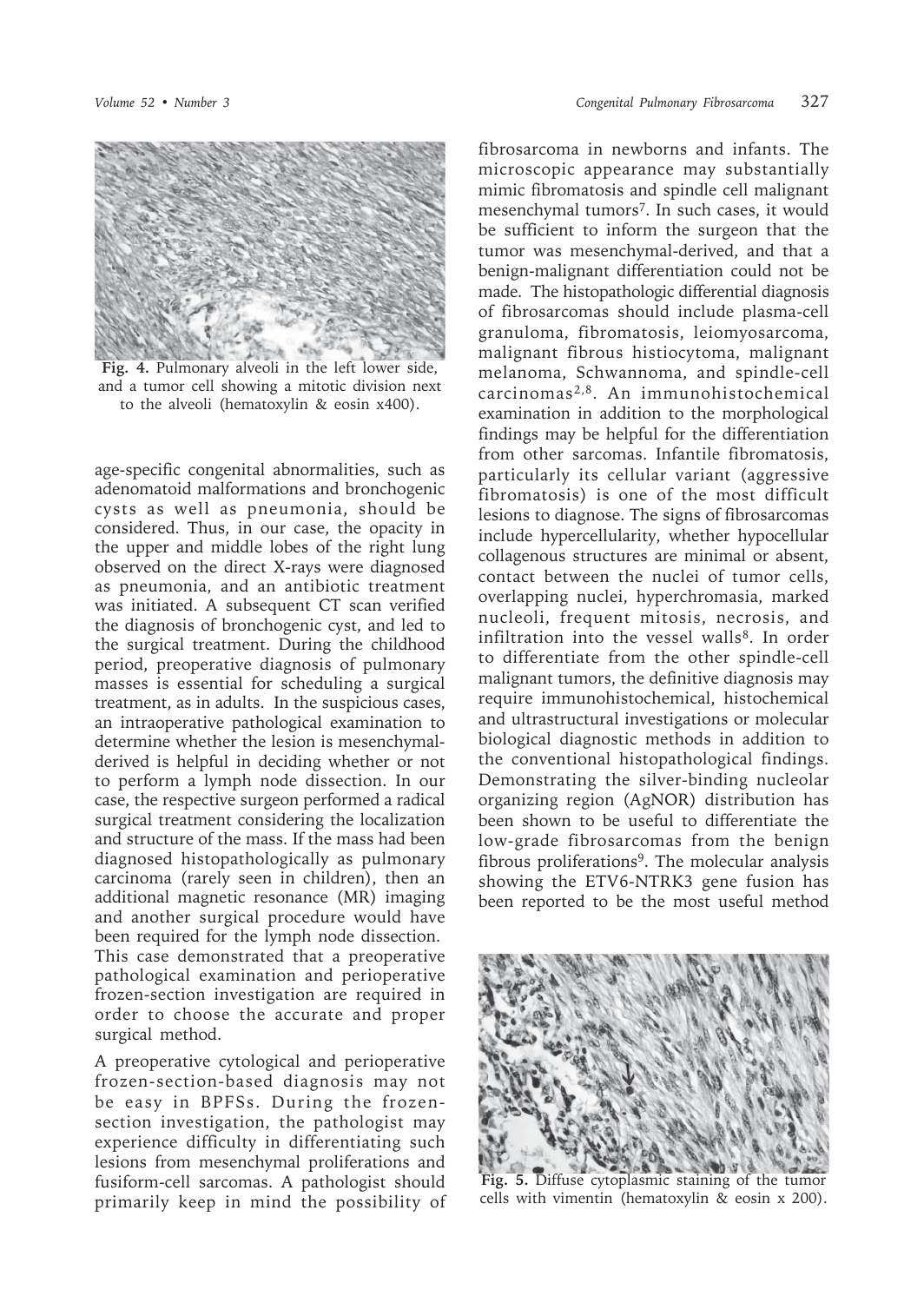in differentiating between the two entities $10,11$ . Some authors suggested that it would be possible to decide whether these tumors are benign or malignant only through a prognosis follow-up for years, even if the clinical and pathological findings are available for diagnosis<sup>7</sup>.

Fibrosarcomas in the pediatric period, especially the retroperitoneal fibrosarcomas, may secrete insulin and similar substances, leading to hypoglycemia<sup>12</sup>. Although the insulin levels were not monitored in our case, hypoglycemia persisted in spite of the parenteral glucose administration (8 mg/kg/min). This may indicate a paraneoplastic syndrome caused by the bioactive peptides secreted from the neoplastic cells. Normalization of blood glucose levels 2-3 days after the resection supports our suggestion.

Congenital infantile fibrosarcomas should be considered as borderline tumors. The prognosis of these tumors is much better than that of fibrosarcomas in adults and other spindle-cell sarcomas in childhood7,10*.*  It has been reported that congenital tumors have a better prognosis compared to those occurring in the pediatric period, while those showing endobronchial localization have a better prognosis than those showing pulmonary parenchymal localization<sup>6,13</sup>. Endobronchial resection and laser therapy are performed for the treatment of the tumors not spreading out of the bronchi (e.g. parenchyma) but causing airway obstruction, whereas surgical procedures including pneumonectomy or lobectomy are preferred for the treatment of intraparenchymal pulmonary fibrosarcomas<sup>14</sup>. Our case was congenital, showed intraparenchymal localization, and involved the upper lobe of the right lung.

Although surgical resection has been proposed to be curative for the non-metastatic cases, relapsing cases after the radical surgery have also been reported<sup>3,4</sup>. Radiotherapy and chemotherapy are preferred for the unresectable cases2. A combination of surgery, radiotherapy and chemotherapy may provide a survival rate of more than 78%6. In our case, a complete remission was achieved without applying any chemotherapy or radiotherapy after the surgical procedure. During the 16-month follow-up after the resection, the CT and MR imaging

scans revealed no mass in the lungs, thorax, or other organs.

In conclusion, BPFSs may be congenital, or develop during the pediatric period, and are considered as borderline or low-grade sarcomas. These tumors have similar histopathologic features with benign proliferative lesions and spindle-cell sarcomas and carcinomas. The differential diagnosis of the tumors with similar morphological features can lead to histopathological misdiagnosis, and thus may require immunohistochemical, histochemical and ultrastructural investigations and molecular biological diagnostic methods, in addition to the conventional histopathological findings. In the newborns with hypoglycemia with a mass in the lung or other organs, the diagnosis of BPFS should be considered after some pathologies, such as maternal diabetes and insulinoma, are ruled out.

## **REFERENCES**

- 1. Enid G. Potter's Pathology of the Fetus Infant and Child (2nd ed). New York: Mosby-Elsevier; 2007: 1139-1140.
- 2. Savaş Ç, Çandır Ö, Özgüner F. Acute respiratory distress due to fibrosarcoma of the carina in a child. Pediatr Pulmonol 2004; 38: 355-357.
- 3. Desrousseaux B, Gourdin C, Atat I, et al. Fibrosarcome pulmonaire neo-natal. Chir Pediatr 1989; 30: 295- 296.
- 4. Picard E, Udassin R, Ramu N, et al. Pulmonary fibrosarcoma in childhood: fiber-optic bronchoscopic diagnosis and review of the literature. Pediatr Pulmonol 1999; 27: 347-350.
- 5. Scheier M, Ramoni A, Alge A, et al. Congenital fibrosarcoma as cause for fetal anemia: prenatal diagnosis and in utero treatment. Fetal Diagn Ther 2008; 24: 434.
- 6. Pettinato G, Manivel JC, Saldana MJ, Peyser J, Dehner LP. Primary bronchopulmonary fibrosarcoma of childhood and adolescence: reassessment of a lowgrade malignancy. Clinicopathologic study of five cases and review of the literature. Hum Pathol 1989; 20: 463-471.
- 7. Corsi A, Boldrini R, Bosman C. Congenital-infantile fibrosarcoma: study of two cases and review of the literature. Tumori 1994; 80: 392-400.
- 8. Weiss WS, Goldbulm JR. Enzinger and Weiss's Soft Tissue Tumors (5th ed). Philadephia: Mosby; 2008: 304-308.
- 9. Egan MJ, Raafat F, Crocker J, Smith K. Nucleolar organiser regions in fibrous proliferations of childhood and infantile fibrosarcoma. J Clin Pathol 1988; 41: 31-33.